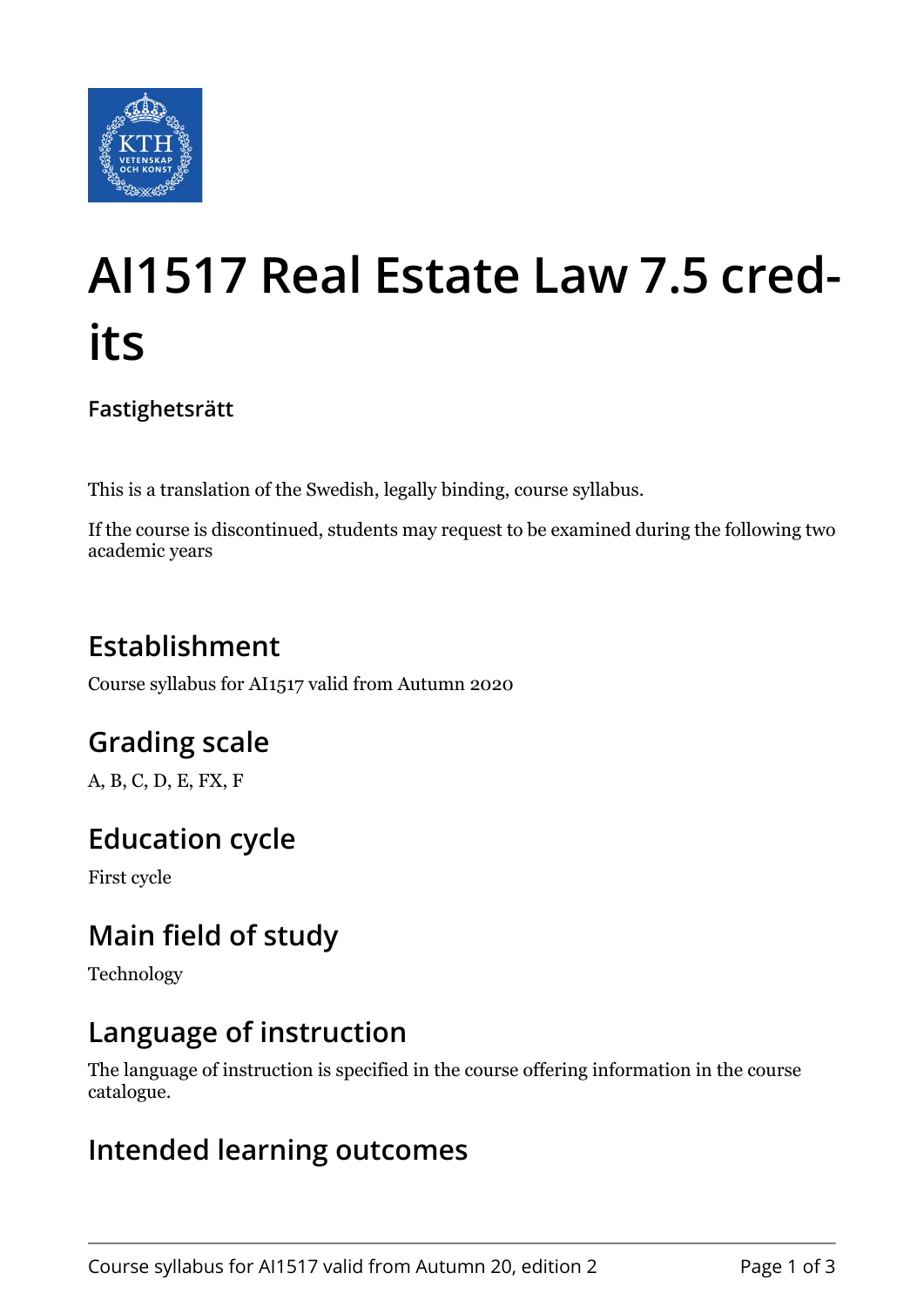The overall purpose of the course is to provide knowledge about the legal regulation of real property, its division into real property units, dispositions concerning real property units and rights in real property units, so that the student is able to apply the knowledge when solving practical legal problems connected to the area of built environment. The legislation concerning real property and the balancing of interests that is to be made between different actors that are included in this regulation give rise to both economic and ethical issues. From a social perspective, issues concerning the environment and sustainability also arise.

After having taken the course the student shall be able to:

1) explain the structure and central concepts in the real-estate law regulatory system, the main issues that are regulated and how the regulation is constituted in more detail,

2) by means of the legal method apply legal rules on practical real-life issues,

3) justify the choice of and applicability of the legal rules on the assigned practical real-life issues

#### **Course contents**

The course begins with an introduction to the legal system and the legal method and its application in a real estate context. Thereafter, the focus is on civil-law rules on property and rights in real estate, which are mainly found in the Land Code.. First, this part covers what real property is, how it is divided into property units and fixtures. Thereafter, it covers the transfer of real estate, primarily property purchases. Mortgages of real estate and the legal effects of mortgages are treated as well as forced sales of real estate. Furthermore, the law on user rights, especially rent and leasehold, and easements are dealt with. Also, the law of property rights and title registration are covered.

## **Specific prerequisites**

## **Examination**

- NÄR1 Attendance, credits, grading scale: P, F
- TENA Examination, 6.0 credits, grading scale: A, B, C, D, E, FX, F
- ÖVNA Exercise, 1.5 credits, grading scale: P, F

Based on recommendation from KTH's coordinator for disabilities, the examiner will decide how to adapt an examination for students with documented disability.

The examiner may apply another examination format when re-examining individual students.

Passed attendance is a requirement for writing the examination.

## **Other requirements for final grade**